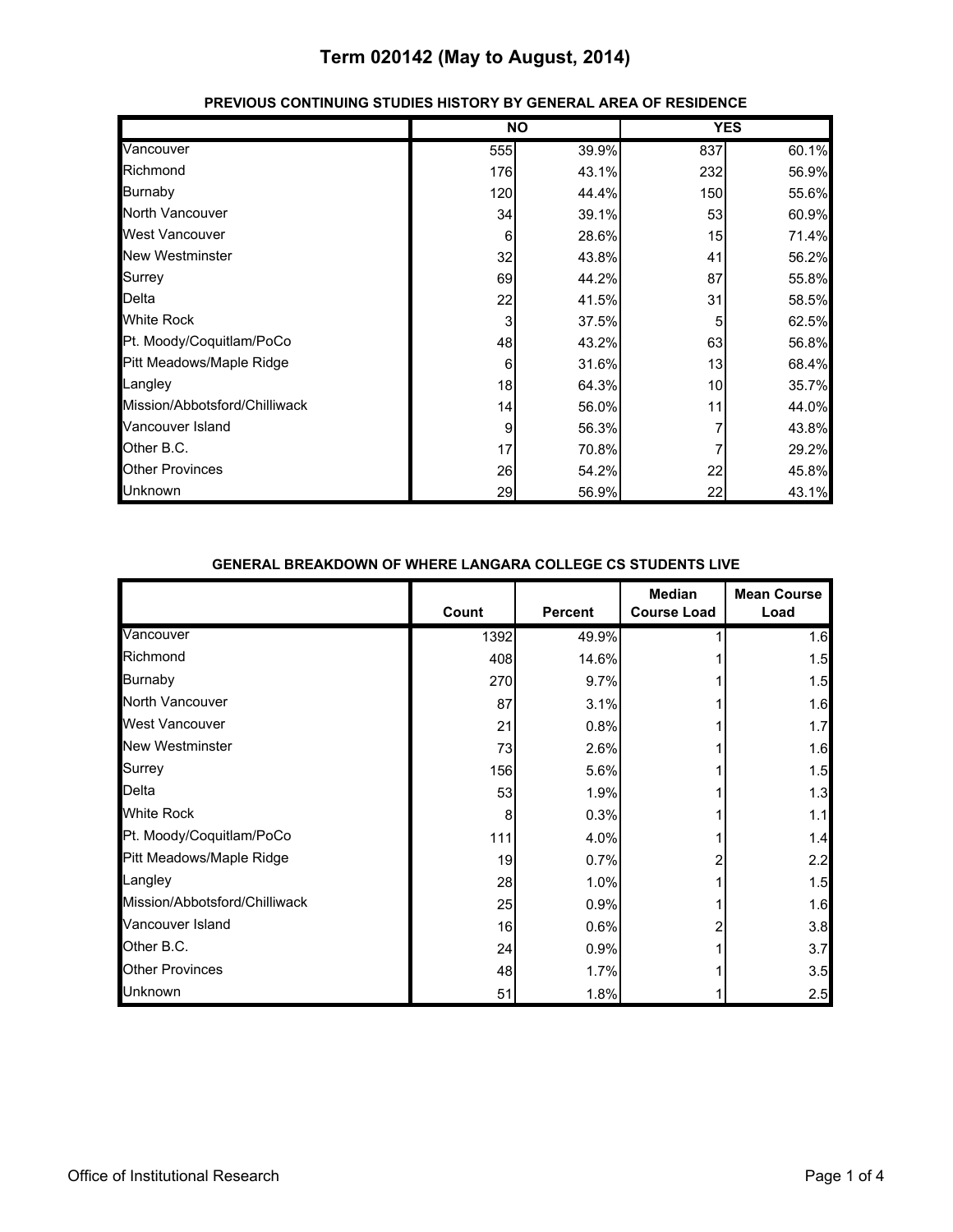| Vancouver      | V5K- Vancouver (North Hastings Sunrise)                       | 33             |
|----------------|---------------------------------------------------------------|----------------|
|                | V5L- Vancouver (North Grandview Woodland)                     | 34             |
|                | V5M- Vancouver (South Hastings Sunrise)                       | 23             |
|                | V5N- Vancouver (South Grandview Woodland)                     | 52             |
|                | V5P- Vancouver (Victoria Fraserview)                          | 81             |
|                | V5R- Vancouver (South Renfrew Collingwood)                    | 91             |
|                | V5S- Vancouver (Killarney)                                    | 75             |
|                | V5T- Vancouver (East Mount Pleasant)                          | 55             |
|                | V5V- Vancouver (West Kensington Cedar Cottage)                | 54             |
|                | V5W- Vancouver (SE Riley Park Little Mountain / North Sunset) | 66             |
|                | V5X- Vancouver (SE Oakridge / South Sunset)                   | 88             |
|                | V5Y- Vancouver (West Mount Pleasant)                          | 62             |
|                | V5Z- Vancouver (East Fairview / South Cambie)                 | 73             |
|                | V6A- Vancouver (Strathcona / Downtown Eastside)               | 18             |
|                | V6B- Vancouver (NE Downtown / Yaletown)                       | 61             |
|                | V6C- Vancouver (Waterfront / Coal Harbour / Canada Place)     | 10             |
|                | V6E- Vancouver (SE West End / Davie Village)                  | 69             |
|                | V6G- Vancouver (NW West End / Stanley Park)                   | 72             |
|                | V6H- Vancouver (West Fairview / Granville Island)             | 30             |
|                | V6J- Vancouver (NW Shaughnessy / East Kitsilano)              | 50             |
|                | V6K- Vancouver (Central Kitsilano / Greektown)                | 43             |
|                | V6L- Vancouver (NW Arbutus Ridge / NE Dunbar Southlands)      | 15             |
|                | V6M- Vancouver (South Shaughnessy / SE Arbutus Ridge)         | 42             |
|                | V6N- Vancouver (West Kerrisdale / Musqueam)                   | 27             |
|                | V6P- Vancouver (SE Kerrisdale / West Marpole)                 | 104            |
|                | V6R- Vancouver (West Kitsilano / West Point Grey / Jericho)   | 31             |
|                | V6S- Vancouver (NW Dunbar Southlands / Chaldecutt)            | 18             |
|                | V6T- Vancouver (UBC)                                          | 15             |
| Richmond       | V6V- Richmond Northeast                                       | 12             |
|                | V6W- Richmond Southeast                                       | $\overline{a}$ |
|                | V6X- Richmond North                                           | 94             |
|                | V6Y- Richmond Central                                         | 110            |
|                | V6Z- Vancouver (SW Downtown)                                  | 23             |
|                | V7A- Richmond South                                           | 36             |
|                | V7C- Richmond Northwest                                       | 85             |
|                | V7E- Richmond Southwest                                       | 46             |
| <b>Burnaby</b> | V3N- Burnaby (East Big Bend / Edmonds)                        | 39             |
|                | V5A- Burnaby (Lake City / Burnaby Mountain)                   | 20             |
|                | V5B- Burnaby (Parkcrest Aubrey / Ardingley Sprott)            | 21             |
|                | V5C- Burnaby (Burnaby Heights / Willingdon Heights)           | 42             |
|                | V5E- Burnaby (Kingsway-Beresford)                             | 26             |
|                | V5G- Burnaby (Cascade Schou / Douglas Gilpin)                 | 22             |
|                | V5H- Burnaby (Maywood / Windsor)                              | 67             |
|                | V5J- Burnaby (Suncrest / West Big Bend)                       | 33             |
|                |                                                               |                |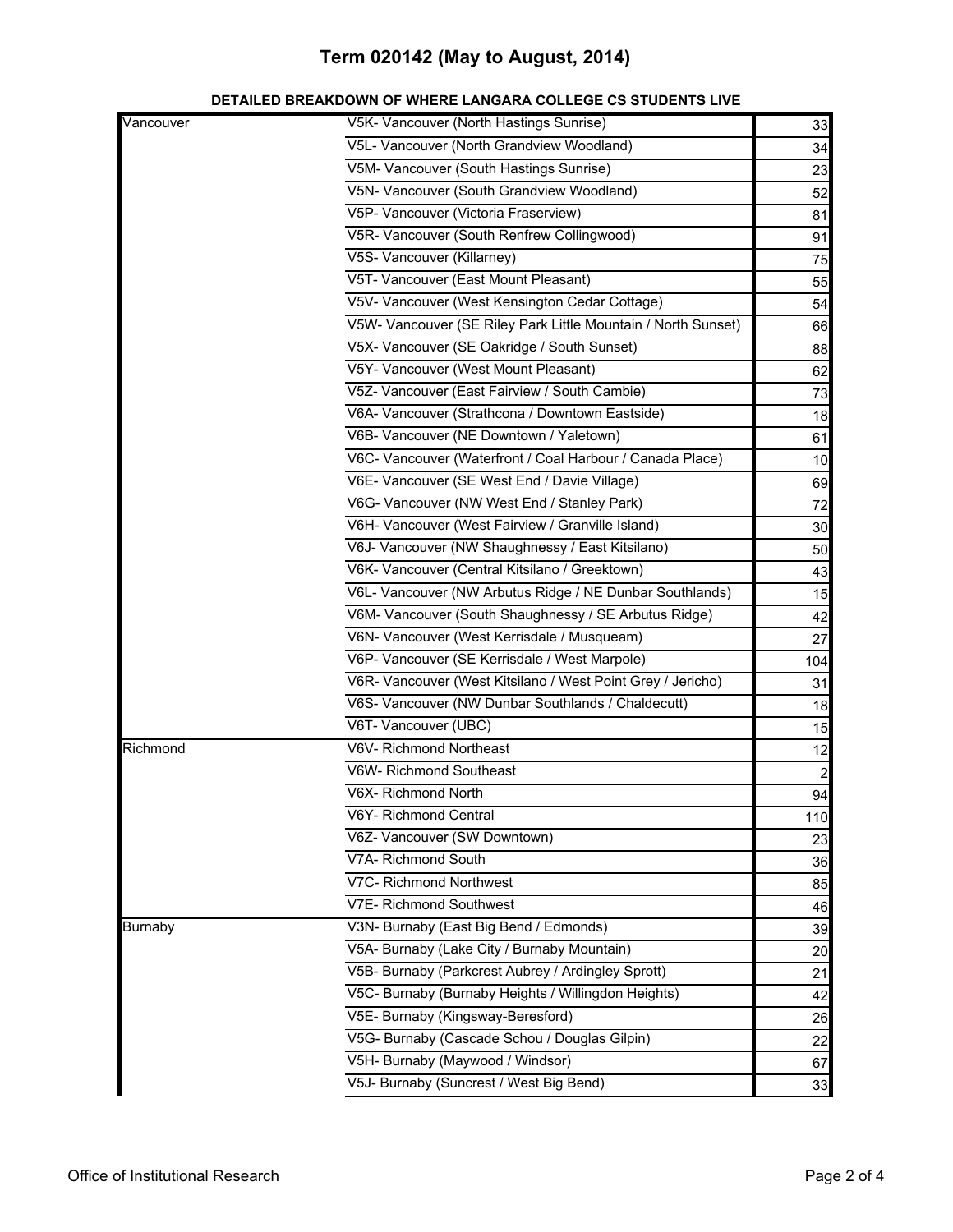| North Vancouver          | V7G- North Vancouver Outer East     | 6                |
|--------------------------|-------------------------------------|------------------|
|                          | V7H- North Vancouver Inner East     | 8                |
|                          | V7J- North Vancouver East Central   | 8                |
|                          | V7K- North Vancouver North Central  | 7                |
|                          | V7L- North Vancouver South Central  | 13               |
|                          | V7M- North Vancouver Southwest Cent | 15               |
|                          | V7N- North Vancouver Northwest Cent | 9                |
|                          | V7P- North Vancouver Southwest      | 11               |
|                          | V7R- North Vancouver Northwest      | 10               |
| <b>West Vancouver</b>    | V7S- West Vancouver North           | 8                |
|                          | V7T- West Vancouver Southeast       |                  |
|                          | V7V- West Vancouver South           | 4                |
|                          | V7W- West Vancouver West            | 5                |
| New Westminster          | V3L- New Westminster Northeast      | 25               |
|                          | V3M- New Westminster Southwest      | 48               |
| Surrey                   | V3R- Surrey North                   | 14               |
|                          | V3S- Surrey East                    | 38               |
|                          | V3T- Surrey Inner Northwest         | 15               |
|                          | V3V- Surrey Outer Northwest         | 13               |
|                          | V3W- Surrey Upper West              | 26               |
|                          | V3X- Surrey Lower West              | $\boldsymbol{8}$ |
|                          | V4A- Surrey Southwest               | 13               |
|                          | V4N- Surrey Northeast               | 29               |
| Delta                    | V4C- Delta Northeast                | 19               |
|                          | V4E- Delta East                     | $\overline{a}$   |
|                          | V4G- Delta East Central             | $\mathbf{1}$     |
|                          | V4K- Delta Northwest                | 13               |
|                          | V4L- Delta Southeast                | 4                |
|                          | V4M- Delta Southwest                | 14               |
| <b>White Rock</b>        | V4B- White Rock                     | 8                |
| Pt. Moody/Coquitlam/PoCo | V3B- Port Coquitlam Central         | 26               |
|                          | V3C- Port Coquitlam South           | 16               |
|                          | V3E- Coquitlam North                | 14               |
|                          | V3H- Port Moody                     | 19               |
|                          | V3J- Coquitlam North                | 24               |
|                          | V3K- Coquitlam South                | 12               |
| Pitt Meadows/Maple Ridge | V2W- Maple Ridge East               | $\mathbf{3}$     |
|                          | V2X- Maple Ridge West               | $\overline{7}$   |
|                          | V3Y- Pitt Meadows                   | $\overline{5}$   |
|                          | V4R- Maple Ridge Northwest          | $\overline{a}$   |
|                          |                                     |                  |